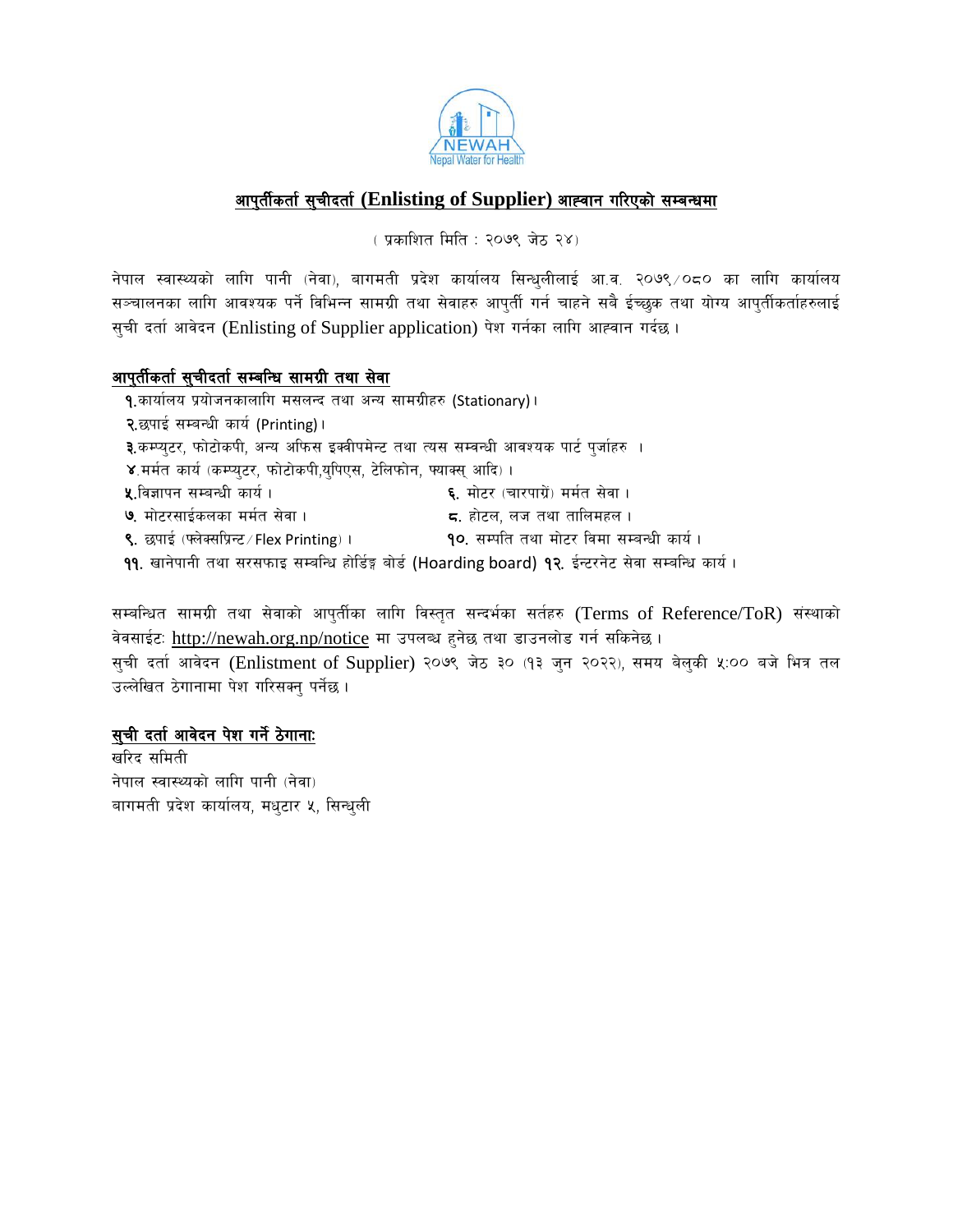# Terms of References (ToR) for Enlisting of Suppliers List

#### १,भूमिकाः

नेपाल स्वास्थ्यको लागि पानी (नेवा) नेपालको एक राष्ट्रिय गैर सरकारी संस्था(NGO) हो जसले स्वच्छ पिउने पानी, सरसफाइ तथा स्वच्छताको प्रवर्धनका लागि कार्य गरिरहेको छ । १९९२ मा यसको स्थापना भए देखि नेवाले देशका ५१ जिल्लामा कार्यरत रही लगभग एक्काईसलाख अर्थात कुल जनसंख्याको ७% जनसंख्यालाई लिंङ्ग, जात, जनजाती तथा वर्गको विभेद नगरि सुरक्षित खानेपानी, स्वास्थ्यशिक्षा तथा आधारभूत सरसफाइ सुविधामा पहुंच तथा सेवा प्-याइरहेको छ ।

## २, उद्देश्यः

यस सूची दर्ताको उद्देश्य सम्भावित तथा योग्य आपूर्तिकर्ताहरुबाट आवश्यक सामग्रीहरु तथा सेवा आपूर्ति गर्न पाउं भनि सूची दर्तामा समावेश गराउन् रहनेछ । नेवाको खरीदप्रक्रिया नीति बमोजिम छनौट भएका योग्य आपूर्तिकर्तालाई मात्र ततपश्चातको प्रक्रियामा समावेश गराइनेछ।

### ३, कार्य क्षेत्र ∕विवरण:

सिन्धुली स्थित नेवा, बागमती प्रदेश कार्यालय सिन्धुलीले निर्धारण गरेको आवश्यक परिमाण अनुसारका सामग्री तथा सेवाहरु सम्भावित तथा योग्य आपूर्तिकर्ताहरुबाट तपसिलमा उल्लेखित वर्गीकरण गरिएका सामग्रीहरुको आपूर्तिका लागि सूची दर्ताको लागि आवेदन पेश गर्न् पर्नेछ ।

#### ४.संस्थालाई आपुर्ति तथा मर्मतका लागि उपलब्ध गराउनुपर्ने सेवाहरु निम्न बमोजिम छन् :

१.कार्यालय प्रयोजनकालागि मसलन्द तथा अन्य सामग्रीहरु (Stationary)।

२.छपाई सम्बन्धी कार्य (Printing)।

३.कम्प्यूटर, फोटोकपी, अन्य अफिस इक्वीपमेन्ट तथा त्यस सम्बन्धी आवश्यक पार्ट पूर्जाहरु ।

४.मर्मत कार्य (कम्प्युटर, फोटोकपी,युपिएस, टेलिफोन, फ्याक्स् आदि)।

**५.**विज्ञापन सम्बन्धी कार्य।

- ६. मोटर (चारपाग्रें) का पार्टपूर्जा तथा मर्मत कार्य ।
- ७. मोटरसाईकलका पार्टपुर्जा तथा मर्मत कार्य । ज्यादा होटल, लज तथा तालिमहल ।<br>प्राणिक कार्य परिवार
- ९. छपाई (फ्लेक्सप्रिन्ट ⁄ Flex Printing) ।
- 90. सम्पति तथा मोटर विमा सम्बन्धी कार्य ।
- ११. खानेपानी तथा सरसफाइ सम्बन्धि होर्डिङ्ग बोर्ड (Hoarding board) १२. ईन्टरनेट सेवा सम्बन्धि कार्य।

#### ५.सुची दर्ताका लागि आवश्यक कागजात तथा शर्तहरु :

- अावेदनपत्र, साथमा सम्बन्धित कार्य गर्न पाउने इजाजतपत्र, मुल्य अभिबृद्धि कर दर्ता प्रमाणपत्र, आ.व. २०७७०७८ को कर चुक्ता प्रमाणपत्र ।
- आपूर्तीकर्ताको मुख्य व्यवसाय आपूर्तीकार्यसंग सम्बन्धित रही २ वर्षको अनुभव हुनुपर्नेछ ।
- एउटै फर्मले एक भन्दा बढी समूहमा कार्य गर्ने भए छट्टा छट्टै निवेदन पेश गर्नुपर्नेछ ।
- साभ्रेदारितामा विविध फर्म खोलिएको भए क्नै एक फर्मले मात्र निवेदन पेश गर्नुपर्नेछ । सो को पुष्टिका लागि संस्थाको वेव साइट http://newah.org.np/notice मा उपलब्ध नमूना अनुसारको स्वघोषित फारम (Self Declaration Form) निवेदन साथ पेश गुर्नपर्नेछ ।

#### नोटः

१. उपरोक्त बमोजिम सूची दर्ताकालागि दरखास्त दिँदा सम्बन्धित " **आवश्यक कागजात तथा शर्तहरु"** मा उल्लेख गरिएका सबै व्यहोरा तथा प्रमाणपत्रहरु खाम बन्दी गरि खाममा फर्मको नाम, छाप र सम्पर्क नम्बर उल्लेख गरि पेश गर्नुपर्नेछ।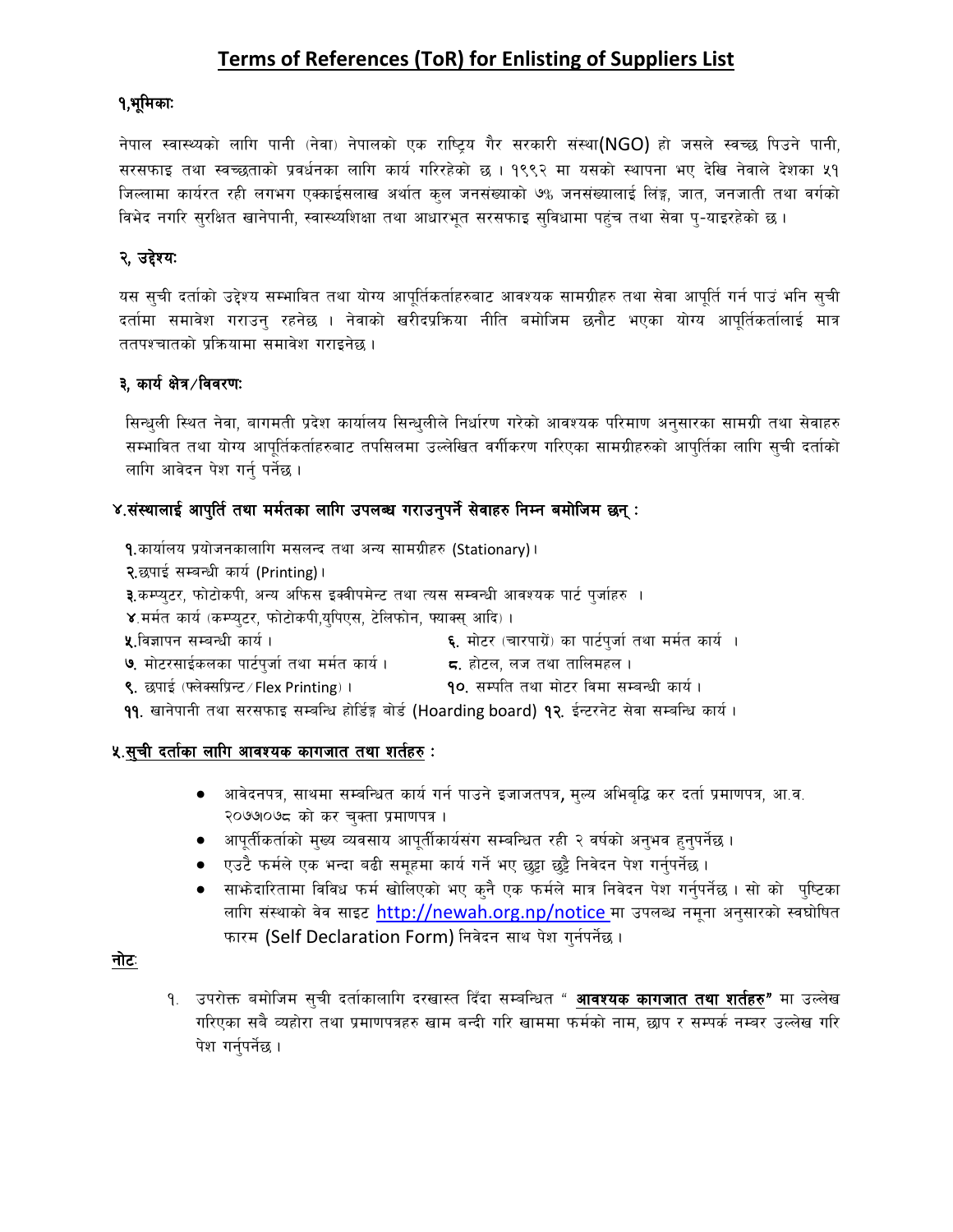- २. सुची दर्ताको दरखास्त मिति: २०७९ जेठ ३० (13 June 2022) गते बेलुकी ५:०० बजे भित्र तपशिलमा उल्लेखित ठेगानामा पेश गरि सक्नु पर्नेछ । म्याद नाघी वा उल्लेखित कागजातहरु नपुग भइ प्राप्त हुन आएका दरखास्तहरु मान्य हुने छैनन् ।
- ३ . प्राप्त निवेदनहरुलाई सुचीकृत गर्ने वा नगर्ने भन्ने अन्तिम निर्णय गर्ने अधिकार यस संस्थामा निहीत रहनेछ ।



<u>सची दर्ताको दरखास्त बुफाउने ठेगानाः</u>

नेपाल स्वास्थ्यको लागि पानी (नेवा) बागमती प्रदेश कार्यालय, मधुटार, सिन्धुली,